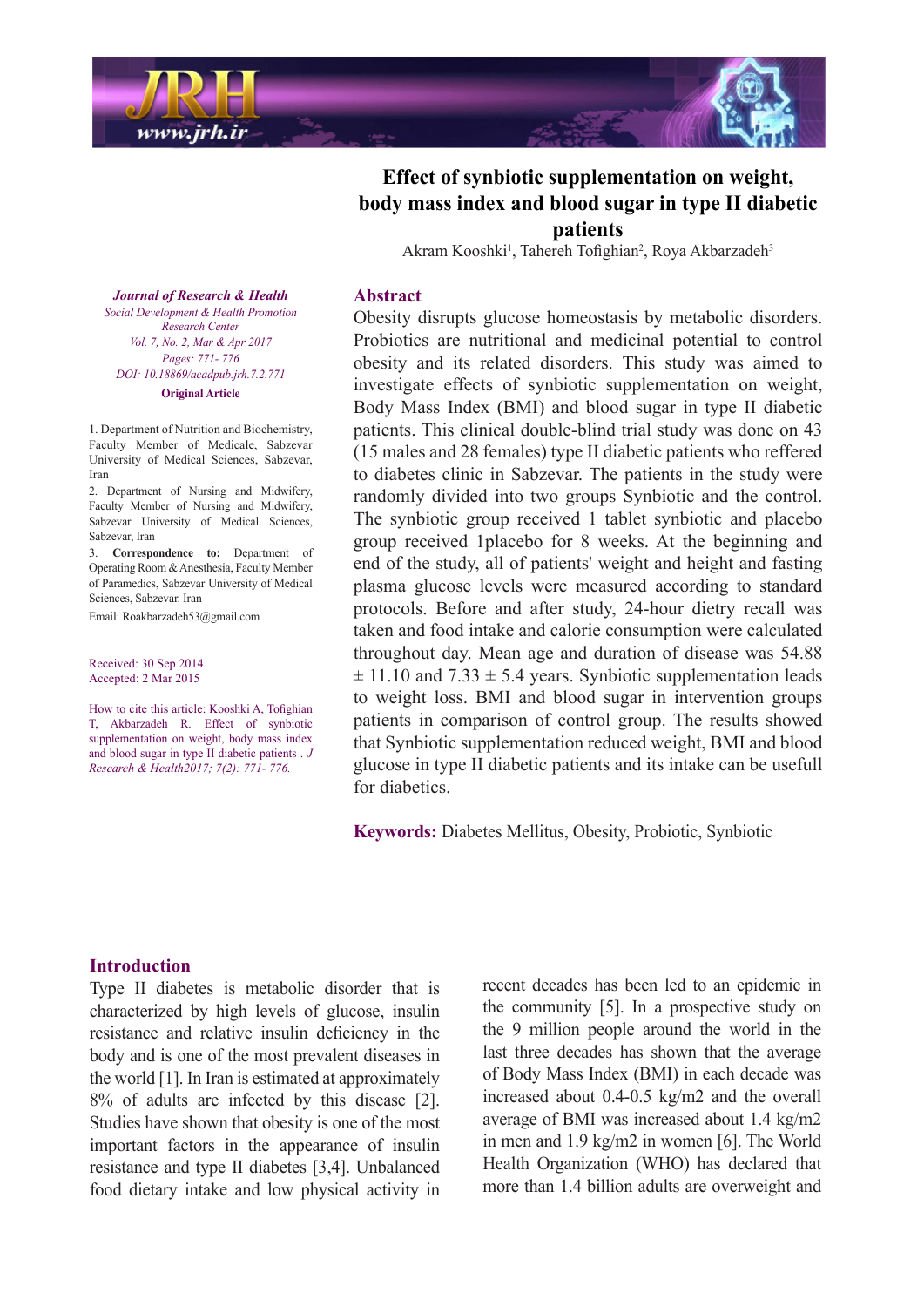at least 200 million men and 300 million women, are obese  $[7]$ .

Obesity is distinguished as chronic subclinical inflammation that affects insulin metabolic activity sensitive tissues, particularly liver, muscle, fat tissue and disrupts glucose homeostasis by metabolic disorders homeostasis in the body [8]. It also observed that pro-inflammatory cytokines Alpha) in the adipose tissue of obese people is such as Tumor Necrosis Factor-Alpha (TNFincreased and by inflammation increasing insulin resistance and type II diabetes occurs as result of obesity [9].

Currently, various methods have been provided for weight loss and obesity treatment that one of them is the use of probiotics. Probiotics are living organisms that are included most positive gram bacteria, yeasts and molds which can easily pass through the digestive tract to live and multiply in the intestines. These particular groups of bacteria  $(lactobacillus$  and bifidus) are able to produce and secrete range of useful materials and active substances in the intestine. The probiotics make pseudo cytokines that called which includes short chain fatty acids, amino acids, active peptides, oxidants, growth factors and substance called polyamines, carbohydrates, vitamins (K,B), antiphytosterols that are strongly anti-cancer [10]. Prebiotics are non-absorbent products that by growth set to host gut microbs have beneficial effects for human  $[11]$ .

Most probiotics are used to regulate growth oligosaccharides and resistant starches. Prebiotics oligosaccharide, various types of Galactoof probiotic that contains inulin Fructoact as substrate for the production of metabolites of active metabolism, particularly Short Chain Fatty Acids (SCFA) that include the acetate, Butyrate and Propionate [12,13]. Several studies have shown that prebiotics are usefull in reducing accumulation of ectopic fat, especially fat tissue analysis, reducing fat white fat tissue, reduction in systemic inflammation and insulin resistance in obese patients  $[14, 15]$ .

Today, combination of probiotics and prebiotics are used in Symbiotic supplements. Some researchers have reported that probiotics causes weight gain in children with diarrhea but could not understand its

reason  $[16,17]$  and some other researchers have been reported anti-obesity effects of probiotics for regulating lipid metabolism and glucose .[18,19]

Preliminary studies have shown that in patients with diabetes, low levels of inflammatory factors and biomarkers of oxidative stress is associated with better glycemic control. Recently, some studies have shown that Symbiotic foods may help control profiles metabolic and inflammatory factors[20] Patients with type II diabetes and systemic inflammation are likely to increase metabolic effects of these factors that can lead to complications such as retinopathy progression, neuropathy and nephropathy  $[21,22]$ . Such effect diabetic patients. Recent studies have shown the have been observed in animal models or noneffect of probiotics in controlling weight gain in adults [23].

Many attempts have been made to reduce the complications of diabetes due to the beneficial effects of probiotic and Synbiotic on metabolic factors in animal models and patients without diabetes and since obesity is the most important causes diabetes and its complications. However, few studies have investigated effects of Synbiotic supplements on diabetes complications. Previous studies were conducted on the effects of Synbiotic in healthy adults  $[24]$  and in patients with lesions [25], so this study was conducted to investigate the effect of Synbiotic supplement on weight, BMI and blood sugar in type II diabetic patients.

# **Method**

This clinic double-blind trial study was done on 43 type II diabetic patients who referred to diabetes clinics in Sabzevar, the east north of Iran. Selection of samples was considered based on sample size formula in small groups 20 patients in each group. Due to likelihood of loss, 3 participants were added to each group and a final sample size was 23 participants in each group and total sample size was 46 patients [26]. In this study, patients had been entered with type II diabetes who have fasting blood glucose greater than  $126 \text{ mg/dl}$  of blood sugar two hours more than 200 mg/dl had in the age range  $35-70$ years and it lasts at least two years of diabetes.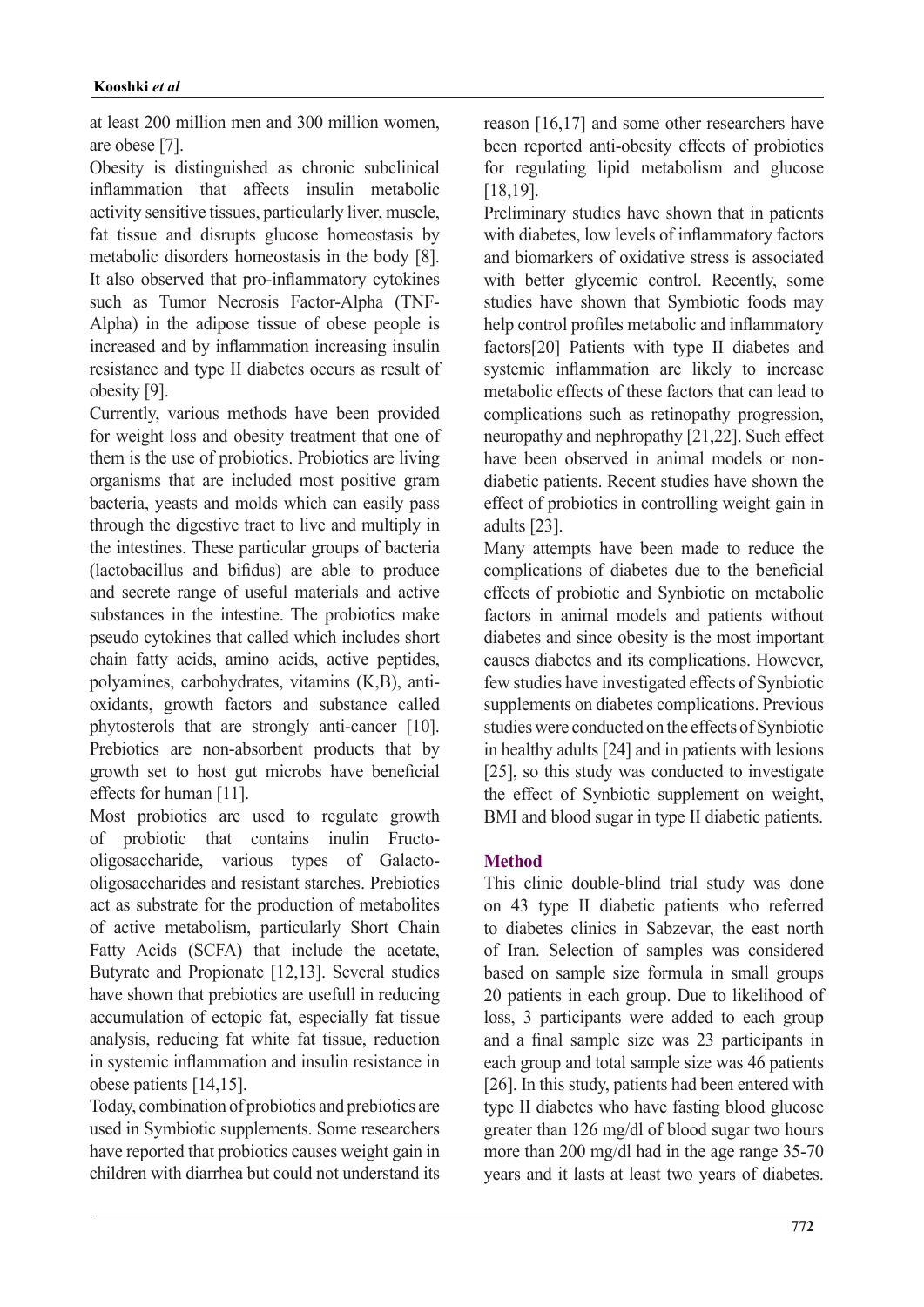Pregnant women, patients with chronic renal and hepatic function in patients with coronary artery disease, acute or chronic lung disease, short bowel syndrome, allergies, insulin consumers and dietary supplements were excluded. Patients participating in the study were divided random into the intervention group who received Synbiotic supplement and the control group who get placebo supplements or placebo for 8 weeks.

The intervention group  $1$  received Synbiotic supplement containing  $1.5 \times 107$  Bacillus coagulants and 100 mg Fructo-oligosaccharides of nature only company and 1 placebo was given to control group daily. To run double-blind study, at baseline set of cans containing supplements or placebo were coded by anyone other than the researchers as A and B to achieve complete lack of information received by each group. To the subjects recommended do not change physical activity, diet and medication intake.

At baseline and end of the study, all patients weight and height were measured according to standard protocols. Thus, the weight of fasting, without shoes and clothes was measured by using precision digital scale Seca 100 grams and height with tape measure and with accuracy of 1cm. BMI was calculated by dividing weight in kilograms by the square of height in meters. Befor and after study, 5 ml blood was taken in fasting plasma glucose level of patients and the method based on glucose oxidase/peroxidase were measured by using commercial kits Pars test. At the beginning and end of the study the patients were asked to note food consumption in the last 24 hours (food frequency questionnaire was filled by the interviewer with questions of samples which is standard questionnaire) that for precision recall 24 hours was considered for two days a week. By this method, food intake and calorie consumption were calculated per day. During the study all patients were asked not change their diet in terms of quantity and diversity.

Data was analyzed by descriptive statistical tests, Kolmogorove-Smirnov (to assess the normal distribution of variables) and independent and paired t test to compare variables between groups and within groups with SPSS-16 that p-value was considered less than 0.05.

This study was registered in the Iranian Registry of clinical trials with the registry code of IRCT 2014110519816N1. Moreover the study was approved by the Ethics Committee of Sabzevar University of Medical Sciences, Iran (code: 122.1696).

## **Results**

Among 46 patients during study, 3 patients were excluded due to lack of desire to continue research and  $43$  patients  $(15 \text{ males and } 28)$ females) completed the study. The mean age and duration of illness was  $54.88\pm11.1$  and  $7.33\pm5.4$ years respectively. The weight mean and BMI are presented in Table 1. In the beginning of the study two groups were not significantly different to each other with respect to age, sex, physical activity, age and anthropometric measurements, blood glucose and lipid lowering medication type and dosage, duration of diabetes. As you can seen weight and BMI in the intervention group has a significant decrease at the end of the study compared to the beginning of the study than the control group ( $p=0.01$ ).

| <b>Table 1</b> The average weight and BMI* of patients in the two groups |                       |                  |                           |  |  |  |  |
|--------------------------------------------------------------------------|-----------------------|------------------|---------------------------|--|--|--|--|
| Group<br>Index                                                           | Intervention<br>group | Control group    | p-value between<br>groups |  |  |  |  |
| Weight in beginning<br>study(kg)                                         | $71.25 \pm 10.17$     | 71.07±9.94       | p > 0.05                  |  |  |  |  |
| Weight in end of<br>study(kg)                                            | $67.37\pm9.74$        | $70.66\pm9.90$   | $p=0.01$                  |  |  |  |  |
| Weight alteration                                                        | $-2.88$               | $-0.41$          | $p=0.01$                  |  |  |  |  |
| BMI in beginning<br>study( $kg/m2$ )                                     | $27.97\pm4.24$        | $27.88 \pm 3.22$ | p > 0.05                  |  |  |  |  |
| BMI in end of<br>study( $kg/m2$ )                                        | $27.26 \pm 4.24$      | $27.71 \pm 3.23$ | $p=0.01$                  |  |  |  |  |
| <b>BMI</b> alteration                                                    | $-0.71$               | $-0.17$          |                           |  |  |  |  |
| *Body Mass Index                                                         |                       |                  |                           |  |  |  |  |

|  |  |  | Table 1 The average weight and BMI* of patients in the two groups |  |  |
|--|--|--|-------------------------------------------------------------------|--|--|
|  |  |  |                                                                   |  |  |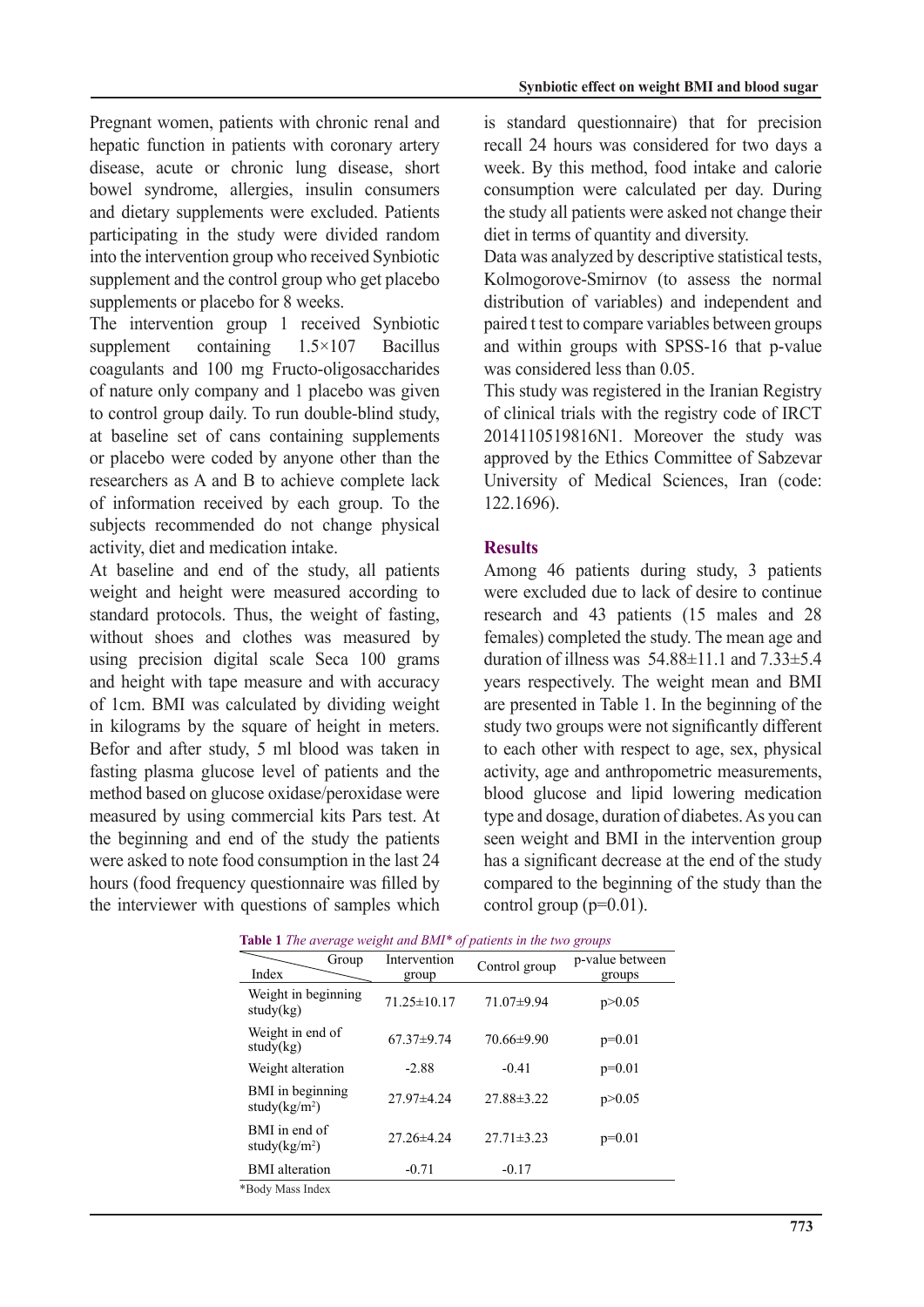The mean of fasting blood sugar levels is shown in Table 2. At the end of the study, blood sugar changes showed statistical significant difference in intervention group in comparison of control  $(p=0.01)$ .

According to survey data and food intake of patients, there was no significant difference in terms of energy, carbohydrate, protein and fat between the beginning and end of the study in both intervention and control group.

|  |  | Table 2 The average fasting blood sugar patients in the two groups |  |  |  |  |  |  |  |  |
|--|--|--------------------------------------------------------------------|--|--|--|--|--|--|--|--|
|--|--|--------------------------------------------------------------------|--|--|--|--|--|--|--|--|

| Intervention<br>group | Control group      | p-value between<br>groups |
|-----------------------|--------------------|---------------------------|
| 188.56±69.93          | 186.80 ± 52.94     |                           |
| $167.5 \pm 53.58$     | $183.06 \pm 56.70$ | $p=0.01$                  |
| 0.003                 | 0.214              |                           |
|                       |                    |                           |

### **Discussion**

This study shows that Synbiotic supplementation for 8 weeks in patients with type II diabetes can lead to significant reduction in weight and BMI. The results were relatively consistent the result of Jung study [27]. In his study, Lactobacillus Gasseri BNR 17 supplementation was measured for 12 weeks in obese or overweight, weight loss, waist and hip circumferences. Jung [27] stated that anti-obesity effects of Lactobacillus can be set due to lipid metabolism and sugar, conjugated linoleic acid production (CLA), to reduce the size and number of adipocytes small adipocytes in white fat tissue and the regulation of body lecithin  $[27]$ . Carvelho  $[28]$ chain fatty acids (SCFA) control food intake also suggests that probiotics produce shortand weight through induced mechanisms Glucagon-Like Peptide 1 (GLP-1) and Peptide YY (PYY) in intestinal cells [28]. In another study by Safavi and colleagues [23] conducted syudy on the 70-man 18-6-year-old with BMI equal to or higher than 85 percentile in 2012 and was found that the consumption of Synbiotic supplement for 8 weeks significantly higher decreased BMI, waist circumference and the ratio of waist hip ratio  $[23]$ . On the other hand, some researchers believe opposition of Jung's theory and believed that probiotics and intestinal microflora have important role in the development of obesity, inflammation-related obesity and insulin resistance which wasn't confirmed by the results of our study  $[29]$ .

The meta-analysis of Million on 17 clinical trials in humans 51 studies on animals and 14 studies on laboratory models showed that Lactobacillus species have different effects on body weight and BMI. He stated that Lactobacillus fermentum (LB. fermentum) and Lactobacillus Ingluie (LB. ingluviei) cause weight gain in animals. L. Gasser (LB.gasseri) causes the weight loss in obese humans and animals [30]. Marik [31] also believes that gastrointestinal tract microflora changes in obese patients and treatment with probiotics decrease metabolic effects of caused by gut microflora changes in obese and diabetic and probiotics are as nutritional and medicinal substances to control obesity and its disorders particularly diabetes [31]. Also the results of this showed that Synbiotic supplementation caused significant reduction of sugar at the end of the study in comparison of control group. Few conducted studies on the effects of probiotics on the sugar in patients with type II diabetes were inconsistent. Jang In his study found no effect of supplementation on blood sugar and insulin lactobacillus Gasser which was inconsistent with the results of this study  $[27]$ . O'Hara  $[32]$ in his study reported that probiotics, delays fructose diet and are usefull in the treatment glucose intolerance in mice fed by highof insulin resistance [32]. Alokai's [33] study also didn't report the effect of probiotics on blood glucose in diabetic patients [33]. Also in Esteve's  $[34]$  study there is no report about reduction of fasting blood glucose not with standing improving insulin sensitivity by prebiotics [34]. Repugnance of these results with above studies about effect on blood sugar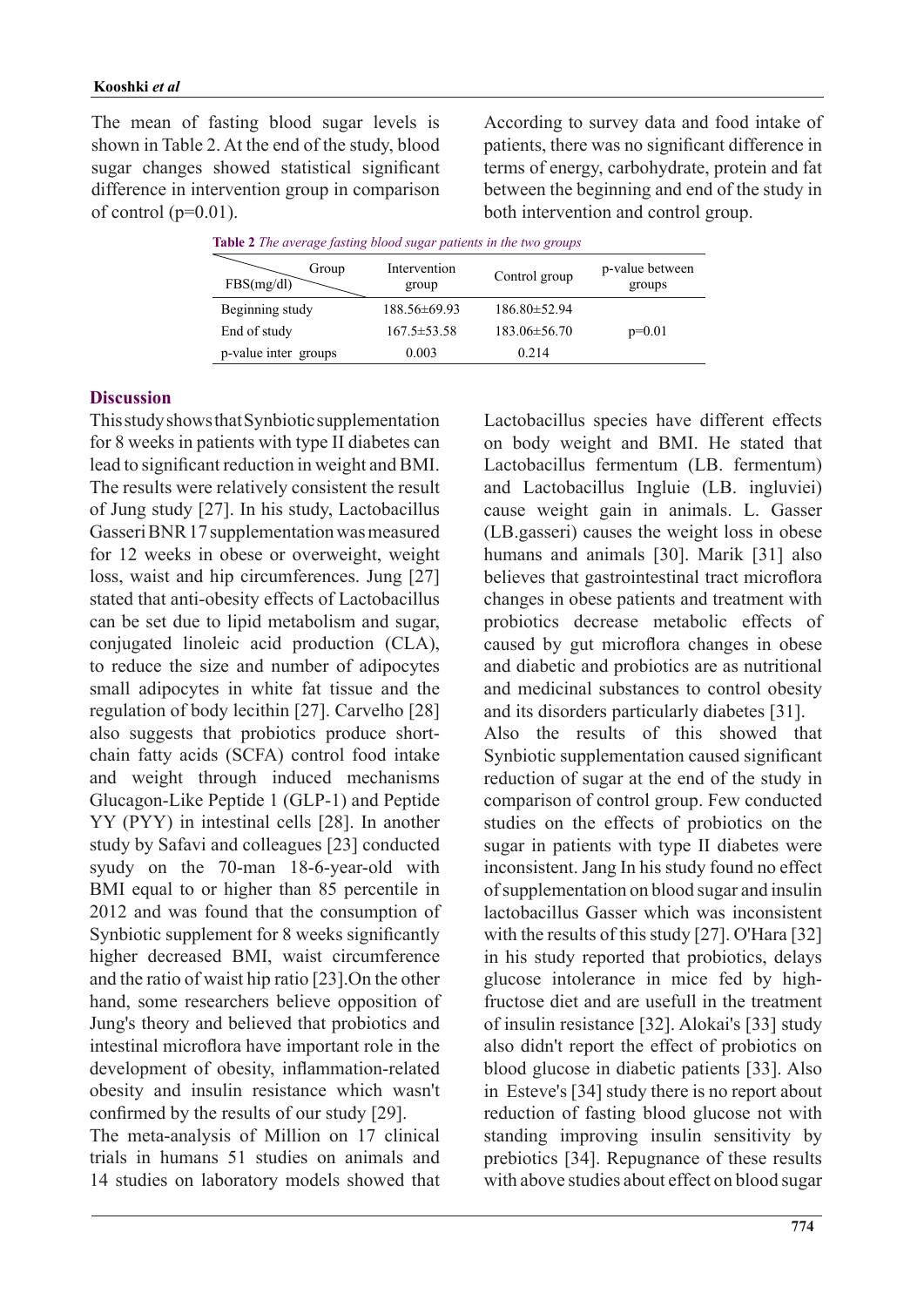in type II diabetic patients could be due the type of supplement, species of Lactobacillus and its bacteria in it

## **Conclusion**

The results of this study showed that prebiotics and probiotics supplementation (Synbiotics) consumption for 8 weeks have beneficial effects on weight loss, Body Mass Index and fasting plasma glucose in patients with type II diabetes and the use of them is desirable in the diet of diabetic patients due to reduced complications of obesity in these patients.

According to survey data, Synbiotic supplementation was not effective on body mass index. It is seem that longer intake of Pre and Probiotics supplementation will be greater benefits. Further may have studies using higher doses of pre and probiotics (Synbiotics) or longer in patients with diabetes may be more effective. These finding could warrant future studies to determine the mechanism of the effects of Synbiotics on weight and BMI in type 2 diabetic patients.

### **Acknowledgments**

Hereby, I appreciated Deputy of Sabzevar University of Medical Sciences. Statistic Advisor, vice chancellor of the Vasei hospital and respectfull staff of Sabzevar's diabetes clinic and all patients participating in the study.

# **Contribution**

Study design: AK, Data collection and analysis: AK, TT, Manuscript preparation: RA, AK

# **Conflict of Interest**

"The authors declear that they have no competing interest."

# **Funding**

The author  $(s)$  received no financial support for the research, authorship and/or publication of this article.

### **References**

1- Prasad H, Ryan DA, Celzo MF, Stapleton D. Metabolic syndromic: definition and therapeutic implications. Postgrad Med 2012; 124(1): 21-30.

2- Haghdoost AA, Rezazadeh-Kermani M, Sadeghirad B, Baradaran HR. Prevalence of type 2 diabetes in the analysis. *East Mediterr Health J*2009: 15(3): 591-9. Islamic Republic of Iran: systematic review and meta-

3- Das UN. Obesity, metabolic syndrome X and inflammation. Nutrition2002; 18(5): 430-2.

4- Bastard JP, Maachi M, Lagathu C, et al. Recent advances in the relationship between obesity. inflammation, and insulin resistance. Eur Cytokine Netw2006; 17(1): 4-12.

5- Kopelman PG. Obesity as a medical problem. Nature2000; 404(6778): 635-43.

6- Finucane MM, Stevens GA, Cowan MJ, et al. National, regional, and global trends in body-mass index since 1980: systematic analysis of health examination surveys and epidemiological studies with 960 country-years and  $9.1$  million participants. Lancet2011; 377(9765): 557-67.

7- The WHO fact sheets No 311: obesity and overweight. Geneva: world healt organization. March 2013. 1995;  $[4 \text{ screens}]$ . Available at URL: http:// www.who.int/mediacentre/factsheets/fs311/en/index. html

8- Hotamisligil GS. Review article inflammation and metabolic disorders. Nature2006; 444(7121): 860-7.

9- Hotamisligil GS, Shargill NS, Spiegelman BM. Adipose expression of tumor necrosis factor-alpha: direct role in obesity-linked insulin resistance. Science1993; 259(5091): 87-91.

10- Mosaffa N. Probiotics of new bio-drugs. Journal of Research in Medical Sciences 2008; 32: 169-74.

11- Pineiro M, Asp NG, Reid G, et al. FAO Technical meeting on probiotics. *J Clin Gastroenterol* 2008;  $42(3):156-9.$ 

12- Bakker-Zierikzee AM, Tol EA, Kroes H, Alles MS, Kok FJ, Bindels JG. Faecal SIgA secretion in infants fed on pre- or probiotic infant formola. Pediatr Allergy Immunol2006; 17(2): 134-40.

13- Campeotto F, Suau A, Kapel N, et al. A fermented formula in preterm infants: Clinic 4-altolerance, gut microbiota, down-regulation of faecal calprotection and up-regulation of faecal secretory IgA. Br J Nutr<sup>2011;105(12): 1843-51.</sup>

14- Cani PD, Knauf C, Iglesias MA, Drucker DJ, Delzenne NM, Burcelin R. Improvement of glucose tolerance and hepatic insulin sensitivity by oligofructose require a functional glucagon-like peptide 1 receptor. Diabetes<sup>2006</sup>; 55(5): 1484-90.

15- Cani PD, Neyrinck AM, Maton N, Delzenne N M. Oligofructose promotes satiety in rat fed a high-fat diet: involvement of glucagon-like peptide-1. Obes Res2005; 13(6): 1000-7.

16- Agerbaek M, Gerdes LU, Richelsen B.